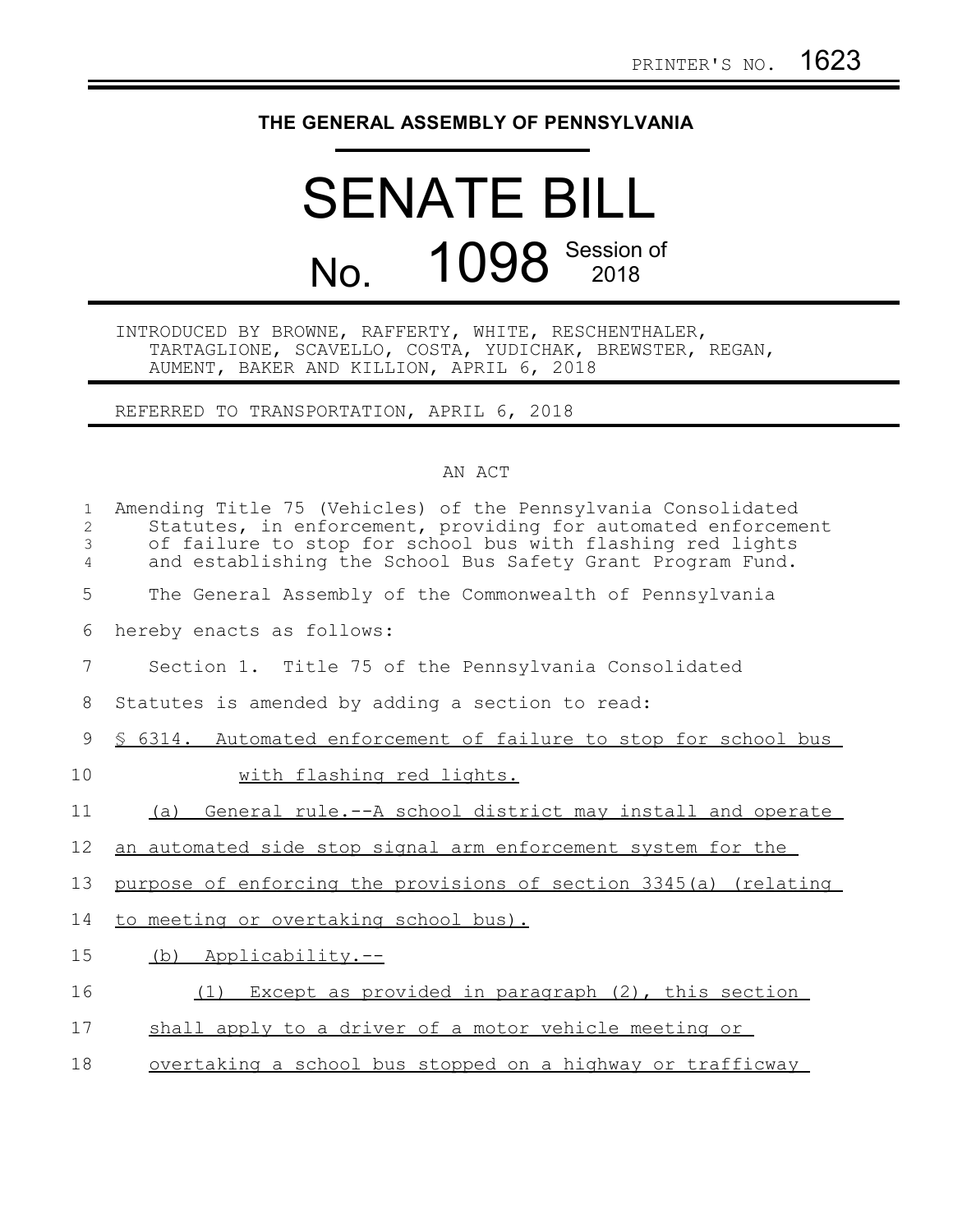| $\mathbf 1$  | when the red signal lights on the school bus are flashing and    |
|--------------|------------------------------------------------------------------|
| $\mathbf{2}$ | the side stop signal arms are activated as described in          |
| 3            | section $3345(a)$ and $(f.1)$ .                                  |
| 4            | Nothing in this section shall supersede the<br>(2)               |
| 5            | provisions of:                                                   |
| 6            | (i) Section 3105(h) (relating to drivers of                      |
| 7            | emergency vehicles).                                             |
| 8            | (ii) Section 3345 (c) or (d).                                    |
| 9            | (c) Owner liability.--For each violation under section           |
| 10           | 3345(a), the owner or owners of the motor vehicle shall be       |
| 11           | liable as follows:                                               |
| 12           | The penalty for a violation under subsection (a)<br>(1)          |
| 13           | shall be as provided in section 3345.                            |
| 14           | (2) A fine is not authorized for a violation of this             |
| 15           | section if the exceptions provided under section 3345(q) are     |
| 16           | met.                                                             |
| 17           | (3) Fines collected under this section shall be subject          |
| 18           | to 42 Pa.C.S. § 3571 (relating to Commonwealth portion of        |
| 19           | fines, etc.) or 3573 (relating to municipal corporation          |
| 20           | portion of fines, etc.).                                         |
| 21           | (4) Violations resulting in a homicide by vehicle under          |
| 22           | section 3732 (relating to homicide by vehicle) shall be          |
| 23           | subject to the penalties provided under that section.            |
| 24           | (d) Certificate as evidence.--A certificate, or a facsimile      |
| 25           | of a certificate, based upon inspection of recorded images       |
| 26           | produced by an automated side stop signal arm enforcement system |
| 27           | and sworn to or affirmed by a police officer shall be prima      |
| 28           | facie evidence of the facts contained in it. The city of the     |
| 29           | first class must include written documentation that the          |
| 30           | automated side stop signal arm enforcement system was operating  |
|              | 20180SB1098PN1623<br>$-2-$                                       |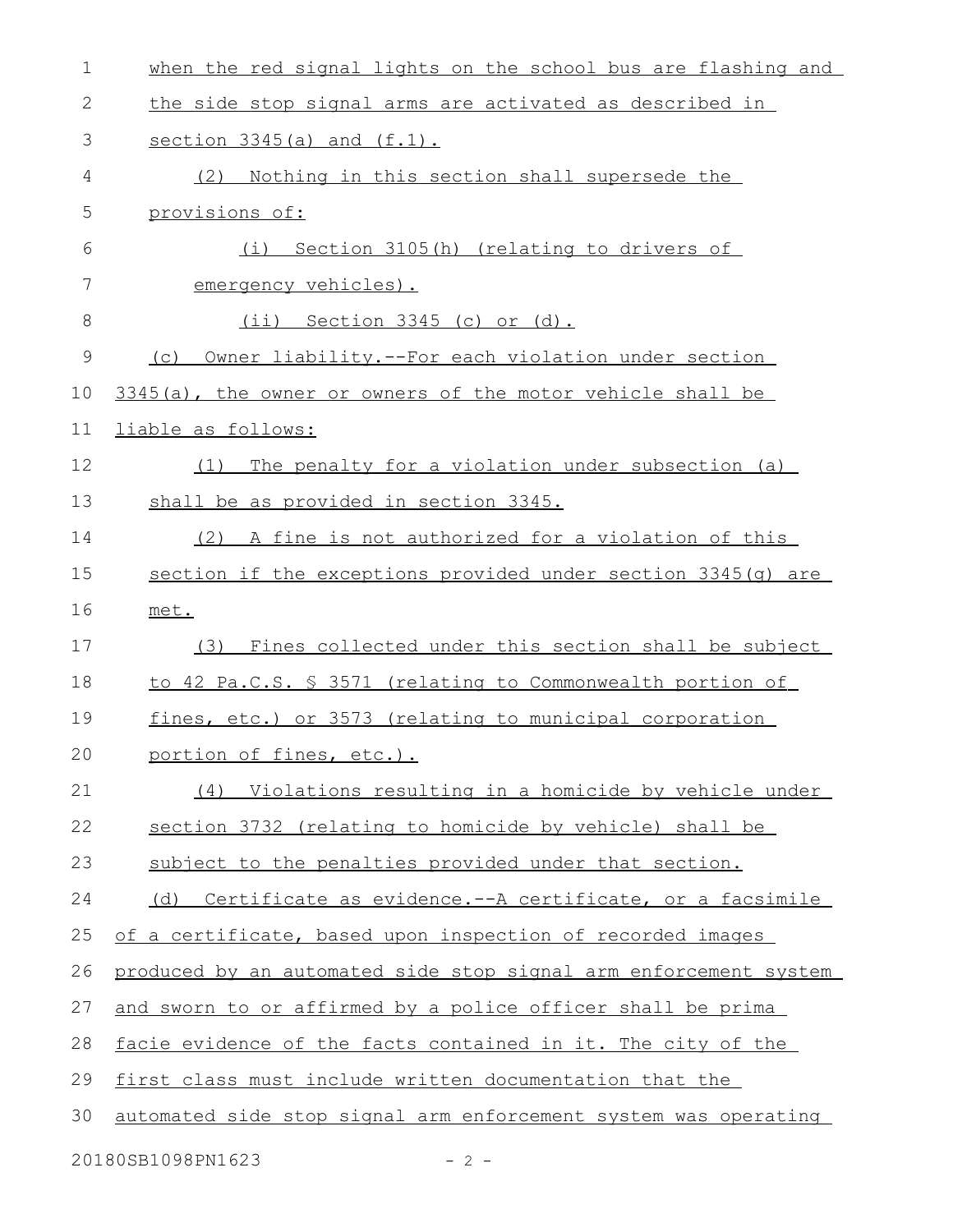| 1           | correctly at the time of the alleged violation. A recorded image |
|-------------|------------------------------------------------------------------|
| 2           | evidencing a violation of section 3345(a) shall be admissible in |
| 3           | any judicial or administrative proceeding to adjudicate the      |
| 4           | liability for the violation.                                     |
| 5           | (e) Limitations.--                                               |
| 6           | (1) (i) Notwithstanding any other provision of law,              |
| 7           | equipment deployed as part of an automated side stop             |
| 8           | signal arm enforcement system as provided under this             |
| $\mathsf 9$ | section must be incapable of automated or user-controlled        |
| 10          | remote intersection surveillance by means of recorded            |
| 11          | video images.                                                    |
| 12          | (ii) Recorded images collected as part of the                    |
| 13          | automated side stop signal arm enforcement system may            |
| 14          | only record traffic violations and may not be used for           |
| 15          | any other surveillance purposes.                                 |
| 16          | (iii) Restrictions under this paragraph shall not be             |
| 17          | deemed to preclude a court of competent jurisdiction from        |
| 18          | issuing an order directing that the information be               |
| 19          | provided to law enforcement officials if the information         |
| 20          | is reasonably described and is requested solely in               |
| 21          | connection with a criminal law enforcement action.               |
| 22          | To the extent practicable, an automated side<br>(2)<br>(i)       |
| 23          | stop signal arm enforcement system shall use necessary           |
| 24          | technologies to ensure that photographs or recorded video        |
| 25          | images produced by the system shall not identify the             |
| 26          | operator, the passengers or the contents of the vehicle.         |
| 27          | No notice of liability issued under this<br>(i)                  |
| 28          | section may be dismissed solely because a photograph or          |
| 29          | recorded video image allows for the identification of the        |
| 30          | operator, passengers or contents of a vehicle as long as         |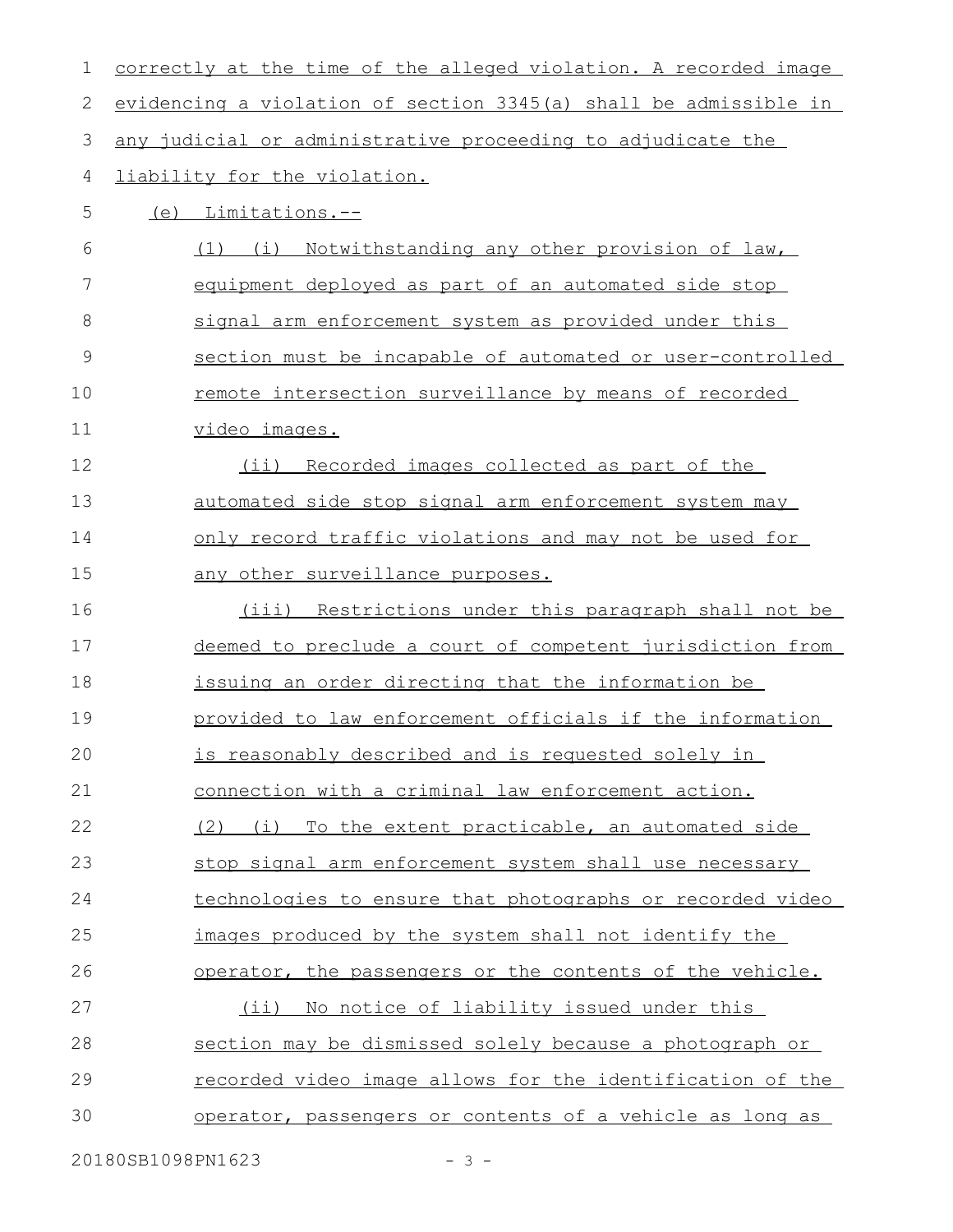a reasonable effort has been made to comply with this paragraph. 1 2

(3) (i) Notwithstanding any other provision of law, information prepared under this section and information relating to violations under this section which is kept by the department of the police officer having the authority to exercise police power in the area where the violation occurred, its authorized agents or employees, including recorded images, written records, reports or facsimiles, names, addresses and the number of violations under this section, shall be for the exclusive use of the department of the police officer having the authority to exercise police power in the area where the violation occurred, its authorized agents or employees and law enforcement officials for the purpose of discharging their duties under this section. (ii) The information shall not be deemed a public 3 4 5 6 7 8 9 10 11 12 13 14 15 16 17

record under the act of February 14, 2008 (P.L.6, No.3), known as the Right-to-Know Law. 18 19

(iii) The information may be discoverable by court order or otherwise and may be offered in evidence in any action or proceeding which is directly related to a violation of this section or any other violation in connection with a criminal law enforcement action. (4) Images obtained through the use of an automated side stop signal arm enforcement system shall be destroyed within one year of final disposition of the recorded event. The vendor of an automated side stop signal arm enforcement system shall notify the department by written notice in accordance with this section that the records have been 20 21 22 23 24 25 26 27 28 29 30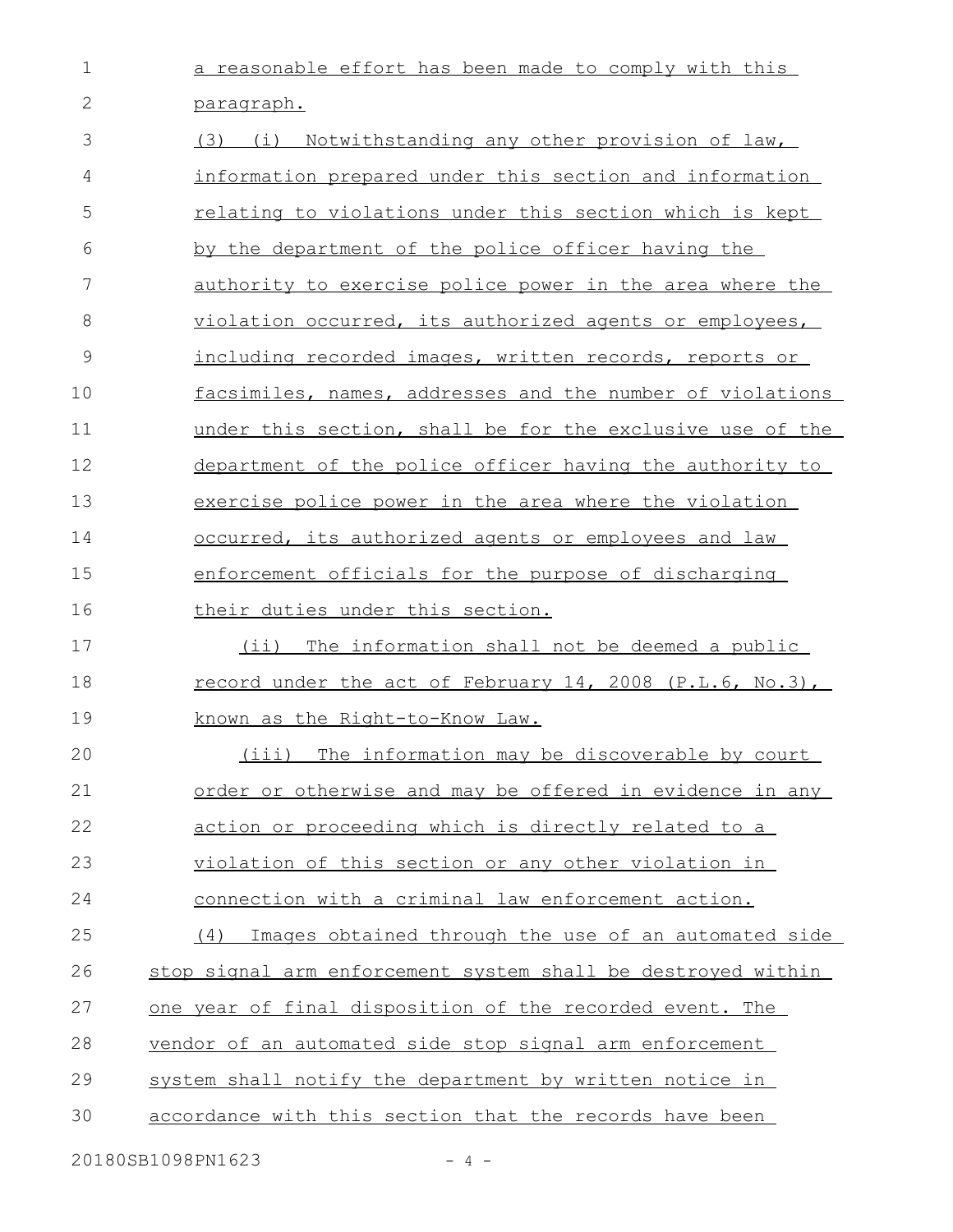1 destroyed.

| $\overline{2}$  | Notwithstanding any other provision of law,<br>(5)            |
|-----------------|---------------------------------------------------------------|
| 3               | registered vehicle owner information obtained as a result of  |
| 4               | the operation of an automated side stop signal arm            |
| 5               | enforcement system shall not be the property of the           |
| 6               | manufacturer or vendor of the system and may not be used for  |
| $7\phantom{.0}$ | any purpose other than prescribed in this section.            |
| 8               | (f) Defenses.--                                               |
| $\mathcal{G}$   | It shall be a defense to a prosecution using an<br>(1)        |
| 10              | automated side stop signal arm enforcement system for a       |
| 11              | violation under section 3345 that the person named in the     |
| 12              | notice of the violation was not operating the vehicle at the  |
| 13              | time of the violation. The owner shall be required to submit  |
| 14              | evidence that the owner was not the driver at the time of the |
| 15              | alleged violation.                                            |
| 16              | The person named in the notice of violation may have<br>(2)   |
| 17              | the opportunity to identify the actual driver of the vehicle  |
| 18              | at the time the violation occurred.                           |
| 19              | (3) (i) The owner shall provide to the court or vendor        |
| 20              | for the governing body a sworn affidavit signed under penalty |
| 21              | of perjury containing the name and address of the person who  |
| 22              | had care, custody or control of the motor vehicle, including  |
| 23              | an employee of the owner or the person who was renting or     |
| 24              | leasing the motor vehicle at the time of the alleged          |
| 25              | violation.                                                    |
| 26              | The court or vendor for the governing body<br>$(i$ i)         |
| 27              | shall mail or electronically transfer a notice of the         |
| 28              | citation to the person identified as having the care,         |
| 29              | custody or control of the motor vehicle at the time of        |
| 30              | the violation. The proof required under this section          |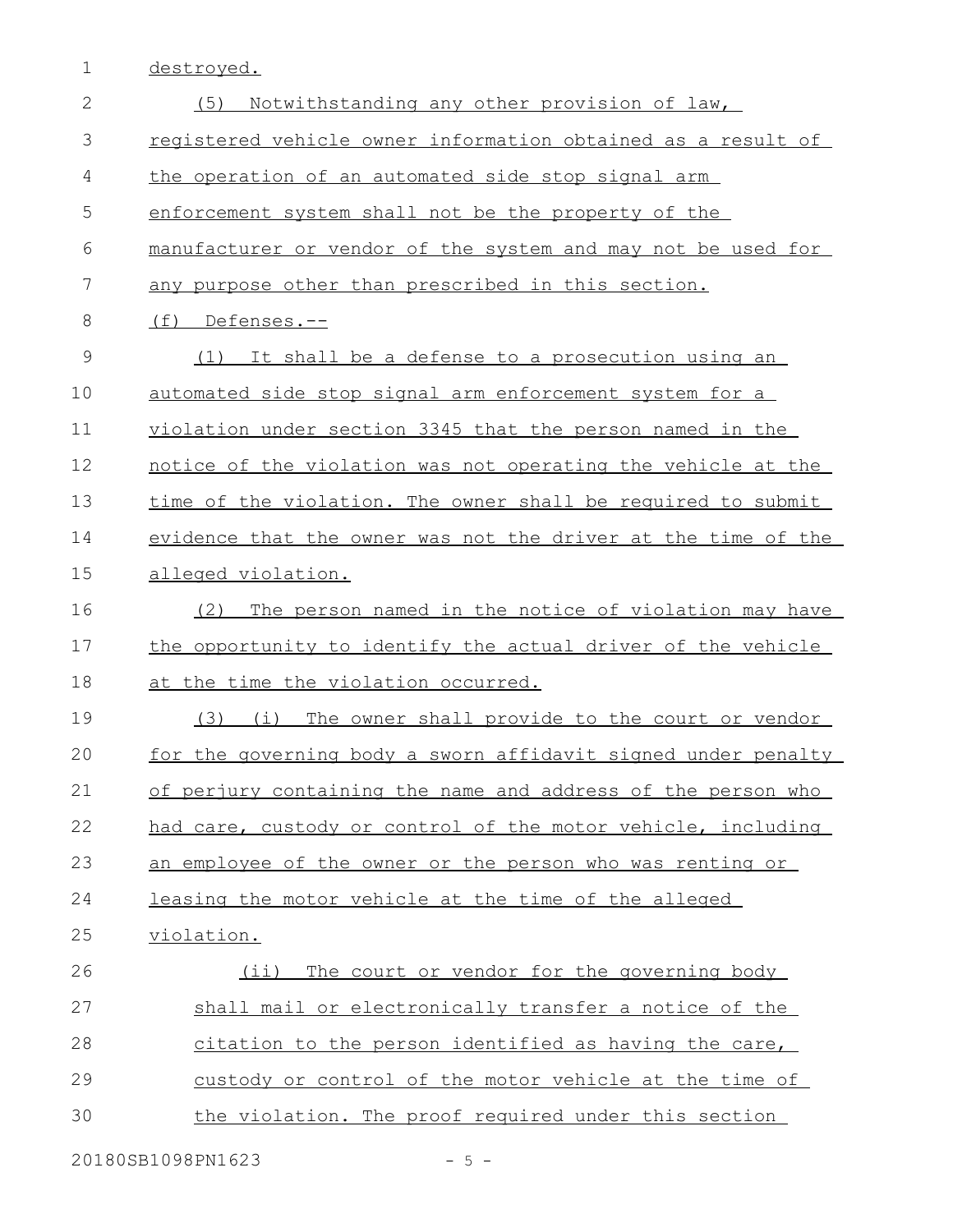| $\mathbf 1$ | creates a rebuttable presumption that the person having  |
|-------------|----------------------------------------------------------|
| 2           | the care, custody or control of the motor vehicle at the |
| 3           | time of the violation was the operator of the motor      |
| 4           | vehicle at the time of the violation.                    |
| 5           | (iii) The notice required under this paragraph shall     |
| 6           | contain the following:                                   |
| 7           | (A) The information described in subsection (j)          |
| 8           | $(1)$ .                                                  |
| 9           | A statement that the person receiving the<br>(B)         |
| 10          | notice was identified by the owner of the motor          |
| 11          | vehicle as the person having the care, custody or        |
| 12          | control of the motor vehicle at the time of the          |
| 13          | violation.                                               |
| 14          | (C) A statement that a person may offer a                |
| 15          | defense as described in this subsection or in            |
| 16          | subsection (d). If the person identified by the owner    |
| 17          | as having care, custody or control of the vehicle        |
| 18          | disclaims having care, custody or control of the         |
| 19          | vehicle at the time of the violation, the                |
| 20          | responsibility shall revert to the owner of the          |
| 21          | vehicle.                                                 |
| 22          | (iv) The owner may not attempt to transfer               |
| 23          | responsibility more than one time using this procedure.  |
| 24          | (v) If a person other than the owner denies the          |
| 25          | person was the operator and declines responsibility, a   |
| 26          | new notice shall be issued to the owner which shall      |
| 27          | include the following:                                   |
| 28          | (A) a statement that the other person declined           |
| 29          | responsibility; and                                      |
| 30          | (B) a provision allowing for the option of               |
|             |                                                          |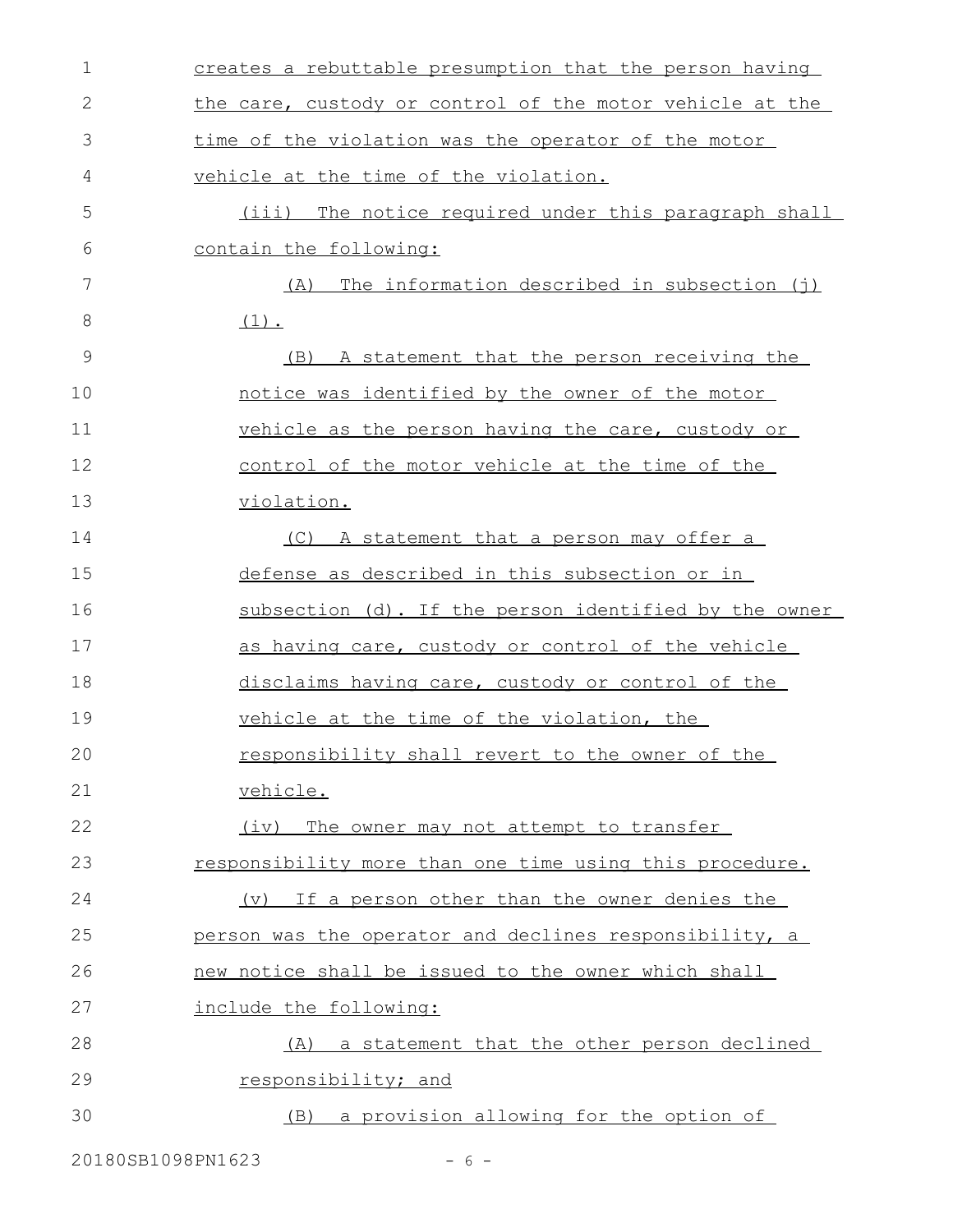| $\mathbf 1$  | paying the civil fine or contesting the violation by          |
|--------------|---------------------------------------------------------------|
| $\mathbf{2}$ | a stated date that shall be not less than 20 days             |
| 3            | from the mailing of the new notice.                           |
| 4            | (4)<br>The person receiving the notice shall be responsible   |
| 5            | for payment of the civil fine unless the person either:       |
| 6            | (i) timely returns a signed statement on a form               |
| 7            | provided with the notice of violation that the person was     |
| 8            | not the operator and declining responsibility, in which       |
| 9            | case responsibility for the violation shall revert to the     |
| 10           | owner; or                                                     |
| 11           | admits to being the operator but denies<br>$(i$ ii)           |
| 12           | committing a violation, in which case the person may          |
| 13           | contest the notice of violation in the same manner as the     |
| 14           | owner may contest the violation.                              |
| 15           | (5) If the owner receives a notice of violation under         |
| 16           | section 3345 of a time period during which the vehicle was    |
| 17           | reported to the police department of any state or             |
| 18           | municipality as having been stolen, it shall be a defense to  |
| 19           | the violation that the vehicle has been reported to a police  |
| 20           | department as stolen prior to the time the violation occurred |
| 21           | and has not been recovered prior to that time.                |
| 22           | (6) It shall be a defense to a prosecution using an           |
| 23           | automated side stop signal arm enforcement system for a       |
| 24           | violation under section 3345 that the person receiving the    |
| 25           | notice of violation was not the owner of the vehicle at the   |
| 26           | time of the offense if the person can provide valid           |
| 27           | documentation of nonownership.                                |
| 28           | (g) Approval.--                                               |
| 29           | (1) A school district may enter into an agreement with a      |
| 30           | private vendor or manufacturer to provide an automated side   |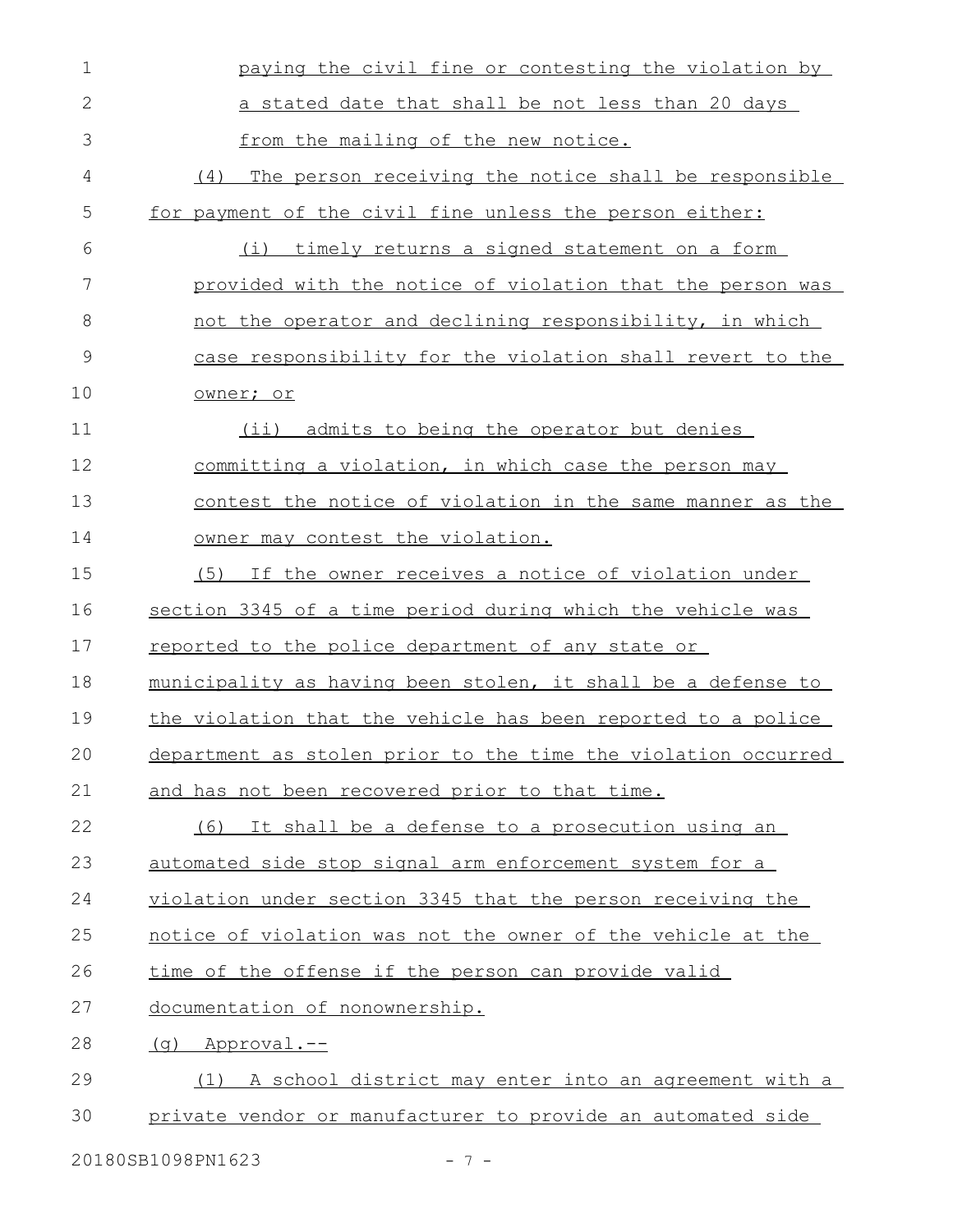| $\mathbf 1$ | stop signal arm enforcement system on each bus within its     |
|-------------|---------------------------------------------------------------|
| $\mathbf 2$ | fleet, whether owned or leased, up to and including the       |
| 3           | installation, operation and maintenance of the systems.       |
| 4           | Except as otherwise provided, an agreement under<br>(2)       |
| 5           | this section shall take effect in a school district by vote   |
| 6           | of the board of school directors. The meeting to consider     |
| 7           | approval of an automated side stop signal arm enforcement     |
| $\,8\,$     | system shall be properly noticed under 65 Pa.C.S. Ch. 7       |
| $\mathsf 9$ | (relating to open meetings).                                  |
| 10          | (h) Duty of school district or contracted company to provide  |
| 11          | school_transportation.--                                      |
| 12          | A school district or contracted company that<br>(1)           |
| 13          | provides school transportation shall enter into an            |
| 14          | intergovernmental agreement with the primary police           |
| 15          | department with authority to issue violations using an        |
| 16          | automated side stop signal arm enforcement system.            |
| 17          | (2) A school district operating an automated side stop        |
| 18          | signal arm enforcement system shall conduct a statistical     |
| 19          | analysis to assess the safety impact of the system. The       |
| 20          | statistical analysis, notwithstanding whether the analysis is |
| 21          | completed independently or with a manufacturer or vendor of   |
| 22          | an automated side stop signal arm enforcement system, shall:  |
| 23          | Be based upon the best available crash, traffic<br>(i)        |
| 24          | and other data.                                               |
| 25          | Include any additional information deemed of<br>(i)           |
| 26          | interest or importance by the school district.                |
| 27          | (iii) Be conducted no later than 12 months after the          |
| 28          | installation of the system.                                   |
| 29          | (iv) Be made available to the public and published            |
| 30          | on the school district's publicly accessible Internet         |

20180SB1098PN1623 - 8 -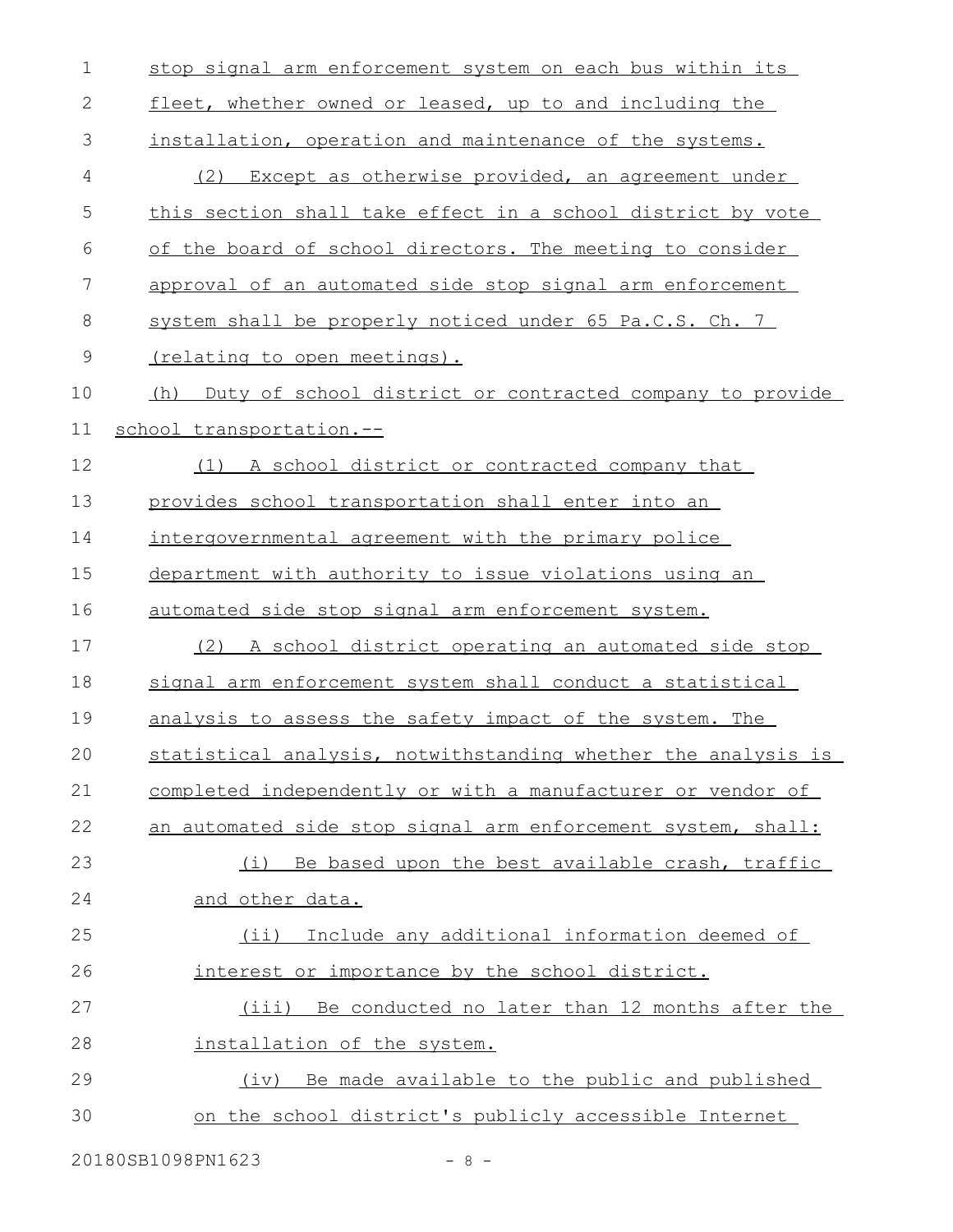| 1            | website.                                                                |
|--------------|-------------------------------------------------------------------------|
| $\mathbf{2}$ | Be submitted to the department.<br>(v)                                  |
| 3            | Provide a list of all approved bus stop locations to<br>(3)             |
| 4            | the police officer or department charged with reviewing the             |
| 5            | violations and the manufacturer or vendor.                              |
| 6            | Duty of police and police department.--Police officers<br>(i)           |
| 7            | and police departments enforcing violations of section 3345 and         |
| $8\,$        | using automated side stop signal arm enforcement systems shall:         |
| 9            | Review submitted evidence from the manufacturer or<br>(1)               |
| 10           | vendor of a system to determine if there is sufficient                  |
| 11           | evidence that a violation under section 3345 occurred and               |
| 12           | electronically certify the notice of violation.                         |
| 13           | (2) Provide information to a school district or                         |
| 14           | contracted company that provides school transportation with             |
| 15           | information related to the police or police department's                |
| 16           | capacity to review and authorize the notice of violation.               |
| 17           | $(\dagger)$<br>Duty of the manufacturer or vendor. -- A manufacturer or |
| 18           | vendor of automated side stop signal arm enforcement systems            |
| 19           | shall:                                                                  |
| 20           | (1) Prepare a notice of violation to the registered                     |
| 21           | owner of a vehicle identified in a recorded image or video              |
| 22           | link produced by a system as evidence of a violation of                 |
| 23           | section 3345 upon authorization of the police officer                   |
| 24           | employed by the police department with primary jurisdiction             |
| 25           | over the area where the violation occurred. The notice of               |
| 26           | violation must have attached to it all of the following:                |
| 27           | (i) A copy of the recorded image showing the                            |
| 28           | vehicle.                                                                |
| 29           | (ii) The license plate number and state of issuance                     |
| 30           | of the motor vehicle.                                                   |

20180SB1098PN1623 - 9 -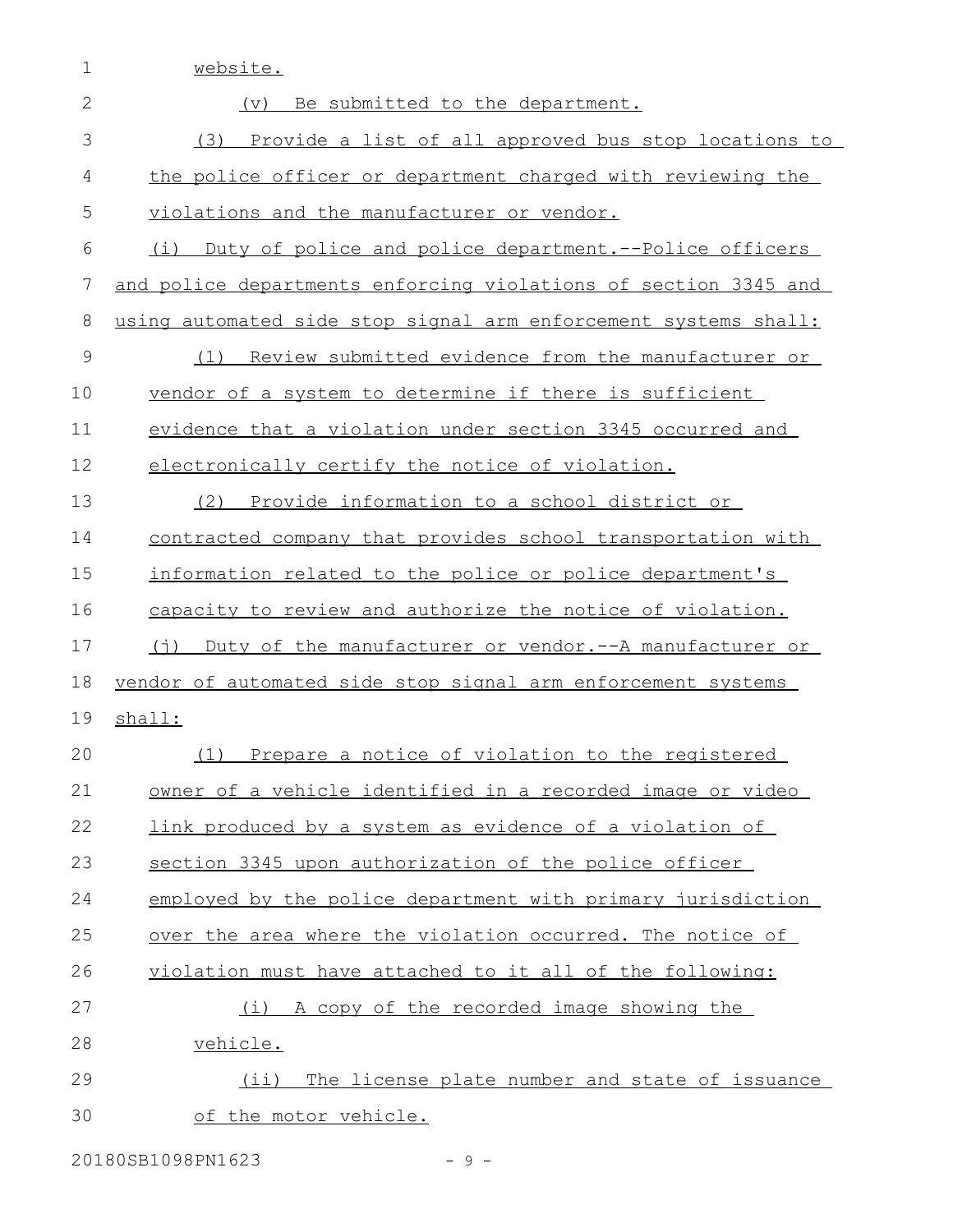| 1             | (iii) The date, time and place of the alleged                 |
|---------------|---------------------------------------------------------------|
| $\mathbf{2}$  | violation.                                                    |
| 3             | (iv) Notice that the violation charged is under               |
| 4             | section 3345.                                                 |
| 5             | Instructions for return of the notice of<br>$(\triangledown)$ |
| 6             | violation.                                                    |
| 7             | Instructions for the registered owner to<br>(vi)              |
| 8             | identify the driver of the vehicle at the time of the         |
| $\mathcal{G}$ | violation by way of an affidavit of nonliability.             |
| 10            | (2)<br>The text of the notice must be as follows:             |
| 11            | This notice shall be returned personally, by mail or          |
| 12            | by an agent duly authorized in writing or                     |
| 13            | electronically within 30 days of issuance. A hearing          |
| 14            | may be obtained upon the written request of the               |
| 15            | registered owner.                                             |
| 16            | Process fines issued under this section.<br>(3)               |
| 17            | Receive affidavits of nonliability in order to<br>(4)         |
| 18            | update the violation and send to the primary police           |
| 19            | department with authority to issue violations under section   |
| 20            | 3345 to approve the change.                                   |
| 21            | (5) Preclude the issuance of any violation occurring in       |
| 22            | a location where the use of the system is not authorized,     |
| 23            | including, but not limited to, emergency vehicles.            |
| 24            | <u>(k) Notice to owner.--</u>                                 |
| 25            | In the case of a violation involving a motor vehicle<br>(1)   |
| 26            | registered under the laws of this Commonwealth, the notice of |
| 27            | violation shall be mailed within 60 days after the commission |
| 28            | of the violation or within 60 days after the discovery of the |
| 29            | identity of the registered owner, whichever is later, to the  |
| 30            | address of the registered owner as listed in the records of   |
|               | 20180SB1098PN1623<br>$-10 -$                                  |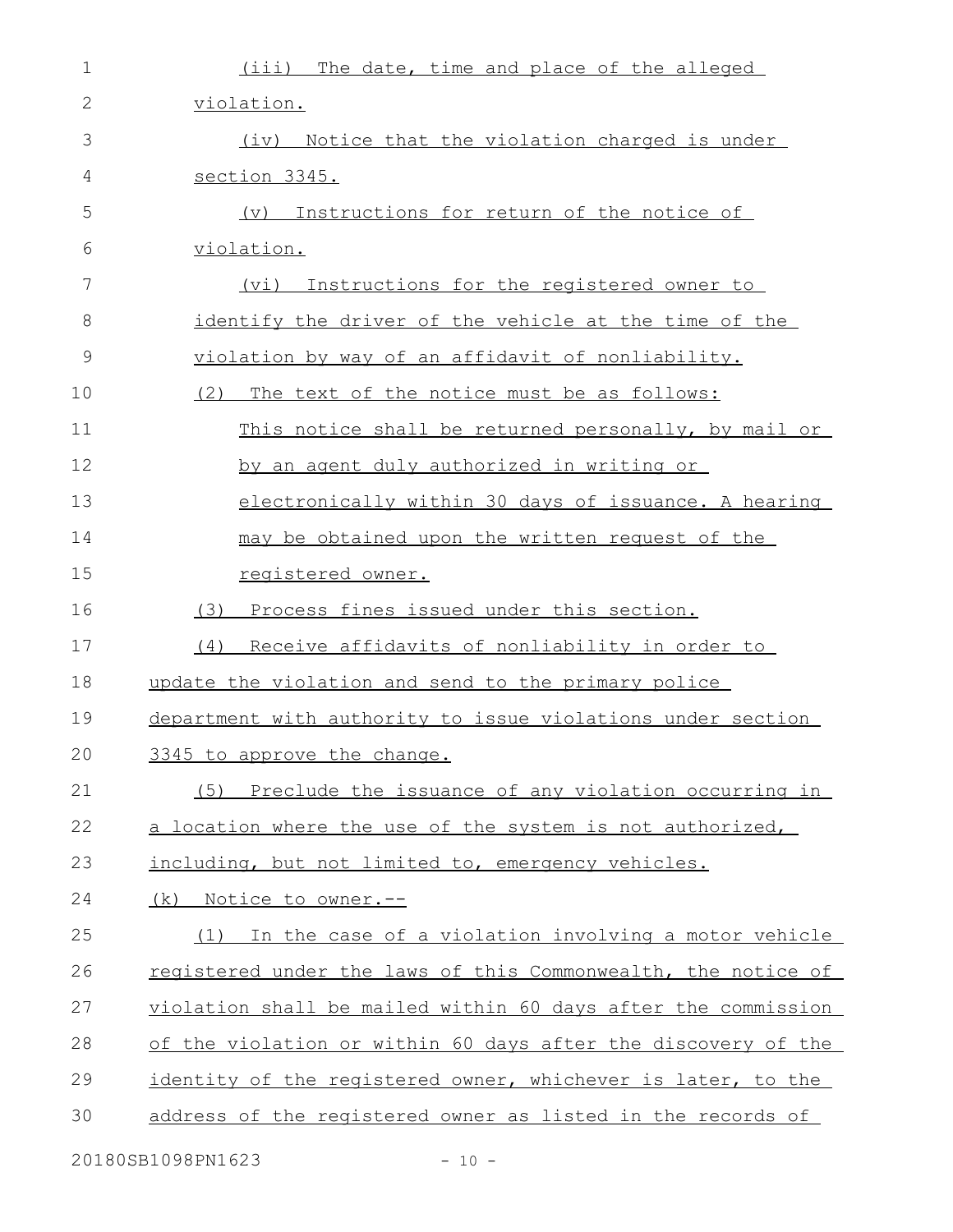1 the department.

| $\overline{2}$ | In the case of motor vehicles registered in<br>(2)            |
|----------------|---------------------------------------------------------------|
| 3              | jurisdictions other than this Commonwealth, the notice of     |
| 4              | violation shall be mailed within 60 days after the discovery  |
| 5              | of the identity of the registered owner to the address of the |
| 6              | registered owner as listed in the records of the official in  |
| 7              | the jurisdiction having charge of the registration of the     |
| 8              | vehicle.                                                      |
| $\mathsf 9$    | (1) Mailing of notice and records.--                          |
| 10             | (1) A notice of violation shall be sent by first class        |
| 11             | mail.                                                         |
| 12             | A manual or automatic record of mailing prepared by<br>(2)    |
| 13             | the manufacturer or vendor in the ordinary course of business |
| 14             | shall be prima facie evidence of mailing and shall be         |
| 15             | admissible in any judicial or administrative proceeding as to |
| 16             | the facts contained in it.                                    |
| 17             | Payment of fine.--<br>(m)                                     |
| 18             | An owner to whom a notice of violation has been<br>(1)        |
| 19             | issued may admit responsibility for the violation and pay the |
| 20             | fine provided in the notice.                                  |
| 21             | Payment must be made personally, through an<br>(i)<br>(2)     |
| 22             | authorized agent, electronically or by mailing both           |
| 23             | payment and the notice of violation to the manufacturer       |
| 24             | or vendor of an automated side stop signal arm                |
| 25             | enforcement system. Payment by mail must be made only by      |
| 26             | money order, credit card or check made payable to the         |
| 27             | court or governing body.                                      |
| 28             | The court or the vendor on behalf of the<br>$(i$ i)           |
| 29             | governing body shall distribute the fine, less the            |
| 30             | operation and maintenance costs necessitated under this       |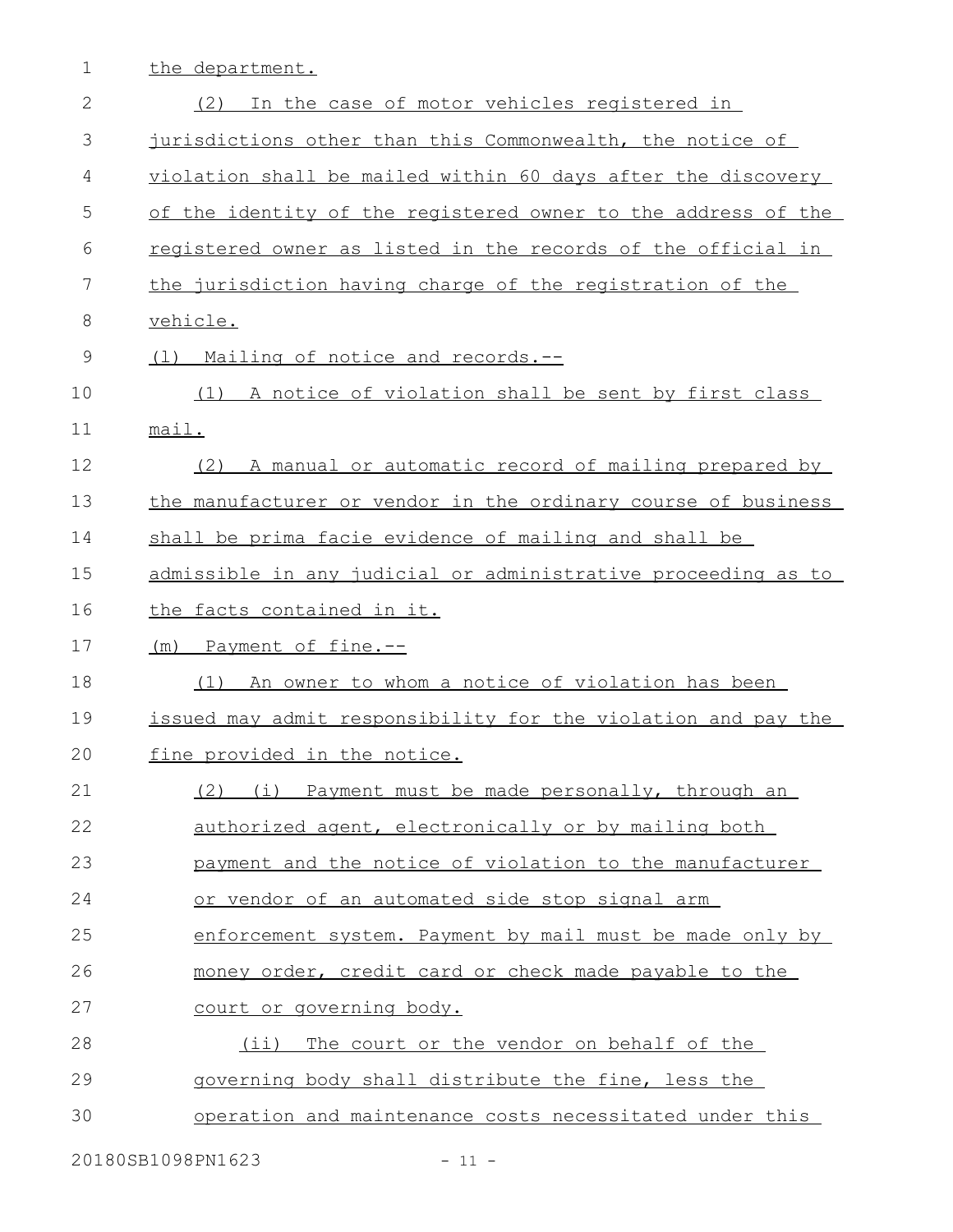| $\mathbf 1$   | section, as provided under 42 Pa.C.S. \$\$ 3571 and 3573.        |
|---------------|------------------------------------------------------------------|
| 2             | (n) Hearing.--                                                   |
| 3             | (1) An owner to whom a notice of violation has been              |
| 4             | issued may, within 30 days of the mailing of the notice,         |
| 5             | request in writing a hearing to contest the liability alleged    |
| 6             | in the notice before a magisterial district judge.               |
| 7             | (2)<br>The manufacturer or vendor of an automated side stop      |
| 8             | signal arm enforcement system shall file the notice of           |
| $\mathcal{G}$ | violation and supporting documents with the magisterial          |
| 10            | district judge, who shall hear and decide the matter de novo.    |
| 11            | $( \circ )$<br>Compensation to manufacturer or vendor.--The      |
| 12            | compensation paid to the manufacturer or vendor of the automated |
| 13            | side stop signal arm enforcement system may not be based on the  |
| 14            | number of citations issued. The compensation paid to the         |
| 15            | manufacturer or vendor of the equipment shall be based upon the  |
| 16            | value of the equipment and services provided or rendered in      |
| 17            | support of the automated side stop signal arm enforcement        |
| 18            | system.                                                          |
| 19            | (p) Enforcement.--                                               |
| 20            | (1) If a violation has not been contested and the                |
| 21            | assessed penalty has not been paid, the vendor or governing      |
| 22            | body shall send to the person who is the owner of the motor      |
| 23            | vehicle a final notice of any unpaid civil fine authorized by    |
| 24            | law, except in cases where there is an adjudication that no      |
| 25            | violation occurred or there is otherwise a lawful                |
| 26            | determination that no civil penalty shall be imposed. The        |
| 27            | notice shall inform the owner of the following:                  |
| 28            | The governing body or vendor will send a<br>(i)                  |
| 29            | <u>referral to the department if the assessed penalty is not</u> |
| 30            | paid within 30 days after the final notice is mailed.            |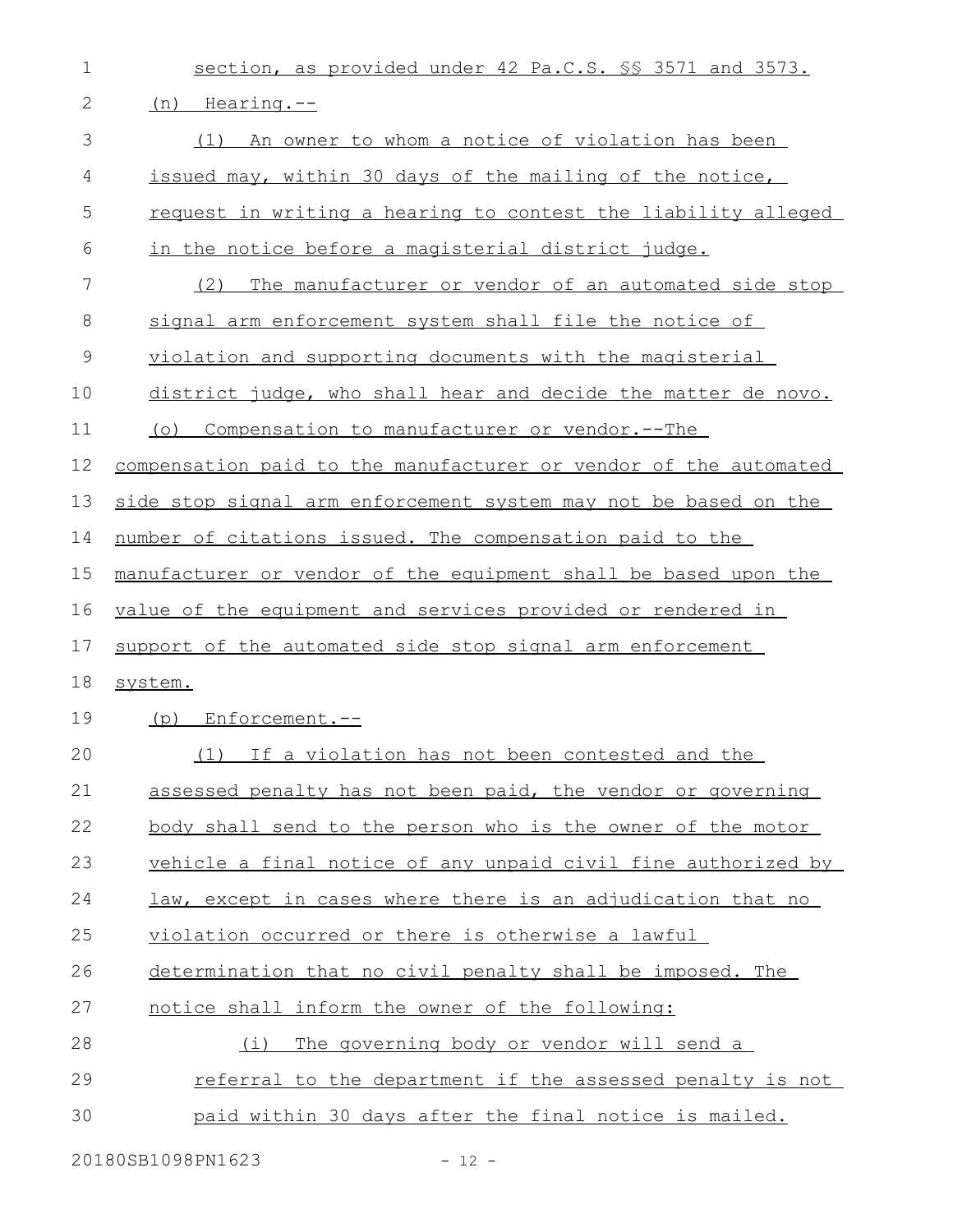| $\mathbf 1$   | The referral will result in the nonrenewal of<br>(ii)         |
|---------------|---------------------------------------------------------------|
| 2             | the registration of the motor vehicle, cause the title of     |
| 3             | the vehicle involved in the violation to not be               |
| 4             | transferred and cause the person held responsible for the     |
| 5             | violation to be ineligible to obtain or renew a driver's      |
| 6             | license if the assessed penalty is not paid.                  |
| 7             | (2)<br>The governing body or vendor shall send a referral     |
| 8             | to the department not sooner than 30 days after the final     |
| $\mathcal{G}$ | notice required under paragraph (1) is mailed if a violation  |
| 10            | of an ordinance or resolution adopted under this act has not  |
| 11            | been contested and the assessed penalty has not been paid.    |
| 12            | The referral to the department shall include the following:   |
| 13            | (i)<br>Any information known or available to the vendor       |
| 14            | or governing body concerning the license plate number and     |
| 15            | year of registration and the name of the owner of the         |
| 16            | motor vehicle.                                                |
| 17            | The date on which the violation occurred.<br>$(i$ i)          |
| 18            | The date when the notice required under this<br>(iii)         |
| 19            | section was mailed.                                           |
| 20            | (iv)<br>The seal, logo, emblem or electronic seal of          |
| 21            | the governing body.                                           |
| 22            | (3) If the department receives a referral under               |
| 23            | paragraph (2), the referral shall be entered into the motor   |
| 24            | vehicle database within five days of receipt. The department  |
| 25            | shall refuse to renew the registration of the motor vehicle   |
| 26            | and the title of the vehicle involved in the violation may    |
| 27            | not be transferred. The person held responsible for the       |
| 28            | violation shall be ineligible to obtain or renew a driver's   |
| 29            | license, unless and until the civil fine plus any late fee is |
| 30            | paid to the governing body.                                   |
|               |                                                               |

20180SB1098PN1623 - 13 -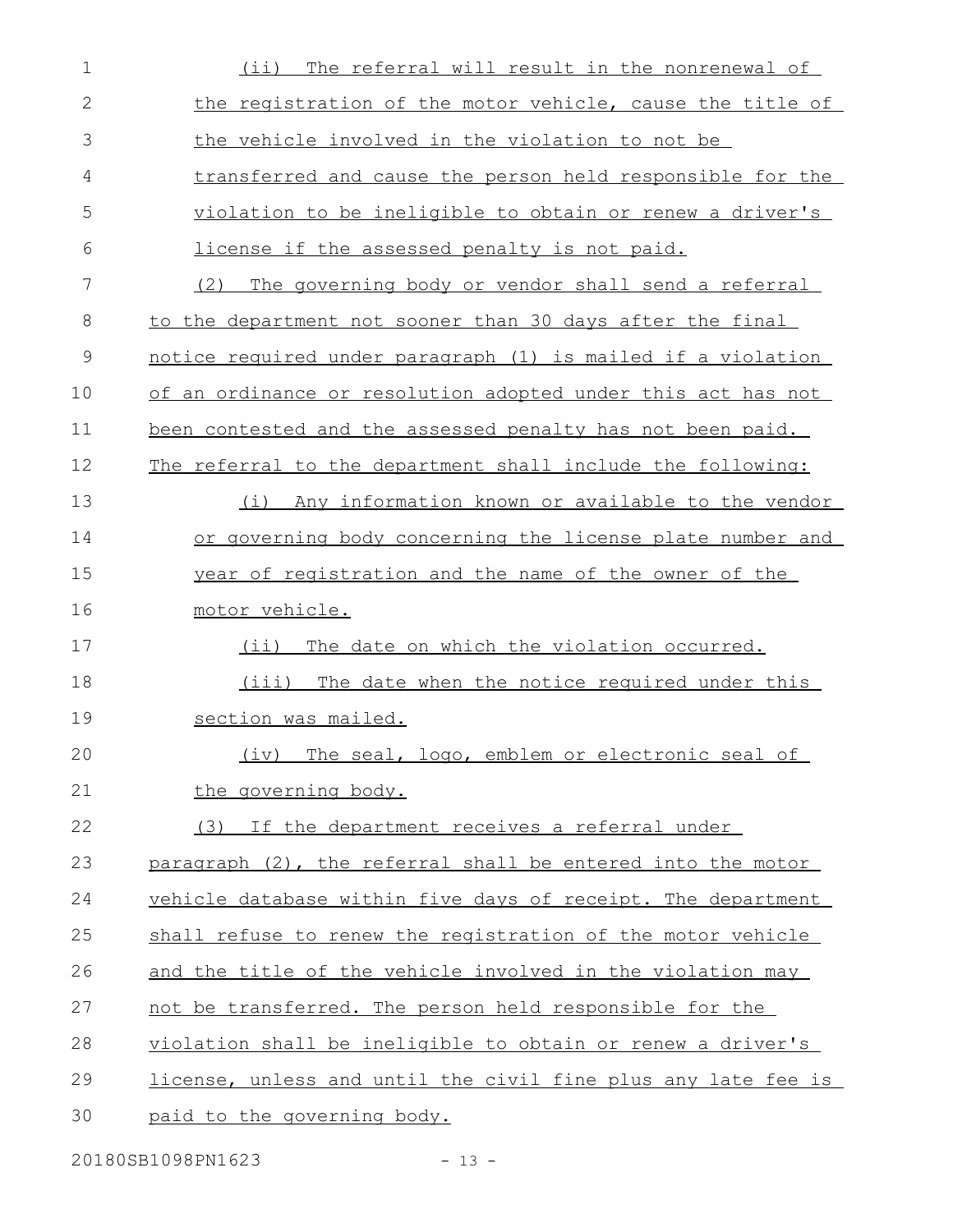| $\mathbf 1$   | The department shall mail a notice to the person in<br>(4)    |
|---------------|---------------------------------------------------------------|
| 2             | whose name the vehicle is registered that informs the person  |
| 3             | of the following:                                             |
| 4             | The registration of the vehicle involved in the<br>(i)        |
| 5             | violation will not be permitted to be renewed.                |
| 6             | (i)<br>The title of the vehicle involved in the               |
| 7             | violation will not be permitted to be transferred.            |
| 8             | (iii) The person held responsible for the violation           |
| $\mathcal{G}$ | will be ineligible to obtain or renew a driver's license.     |
| 10            | The penalties under this section are being<br>(iv)            |
| 11            | imposed due to the failure to pay the civil fine for an       |
| 12            | ordinance violation adopted under the authority of this       |
| 13            | section.                                                      |
| 14            | That there is a procedure to remove the<br>(v)                |
| 15            | penalties and a brief explanation of the procedure.           |
| 16            | (5)<br>The department shall remove the penalties of a         |
| 17            | vehicle and vehicle owner if any person presents the          |
| 18            | department with adequate proof that the penalty and any       |
| 19            | imposed reinstatement fee, if applicable, have been paid.     |
| 20            | Any State or county official charged with issuance<br>(6)     |
| 21            | or transfer of vehicle licenses or titles or issuance of      |
| 22            | drivers' licenses may not issue or renew the vehicle license, |
| 23            | issue or transfer the title of the vehicle or issue or renew  |
| 24            | the driver's license of the responsible person if the         |
| 25            | official has notice that a civil fine authorized by this      |
| 26            | section is unpaid. If the governing body has given a notice   |
| 27            | of nonpayment to the appropriate licensing official under     |
| 28            | paragraph (2) and when thereafter the civil fine has been     |
| 29            | paid, the governing body shall transmit notice of the payment |
| 30            | to the appropriate licensing official.                        |

20180SB1098PN1623 - 14 -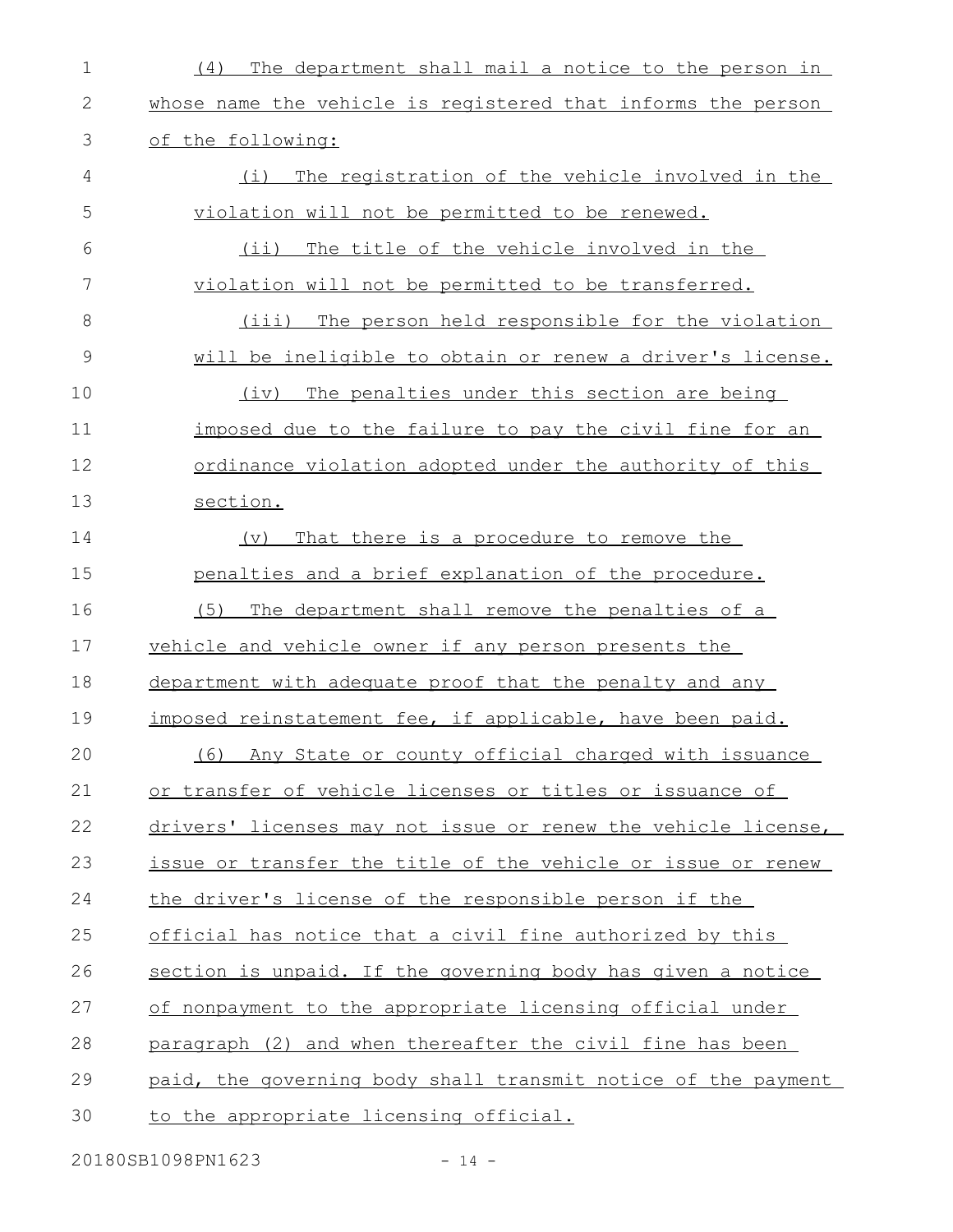| $\mathbf 1$   | School Bus Safety Grant Program.--The School Bus Safety<br>(q)   |
|---------------|------------------------------------------------------------------|
| $\mathbf{2}$  | Grant Program Fund is established as a restricted receipts       |
| $\mathcal{S}$ | account in the Motor License Fund. Fines collected under         |
| 4             | subsection (c) (1) and deposited in accordance with 42 Pa.C.S. § |
| 5             | 3571 shall be deposited into the fund and shall be used by the   |
| 6             | department to implement the School Bus Safety Grant Program,     |
| 7             | which is established to promote and increase school bus safety   |
| 8             | education and training throughout this Commonwealth. Independent |
| 9             | school bus contractors are eligible for the grant. The           |
| 10            | department shall develop a uniform application process and       |
| 11            | requlations to administer the grant program.                     |
| 12            | Contracted companies.--<br>(r)                                   |
| 13            | No contracted company that provides school<br>(1)                |
| 14            | transportation shall be liable if an automated side stop         |
| 15            | signal arm enforcement system is vandalized or otherwise         |
| 16            | malfunctions.                                                    |
| 17            | Nothing in this section shall be construed to<br>(2)             |
| 18            | require a contracted company that provides school                |
| 19            | transportation to take a bus out of service due to a             |
| 20            | nonfunctioning automated side stop signal arm enforcement        |
| 21            | system, except that a contracted company shall allow the         |
| 22            | manufacturer or vendor of the automated side stop signal arm     |
| 23            | enforcement system access to the bus when the bus is not in      |
| 24            | service at a time mutually agreeable to the contractor and       |
| 25            | vendor.                                                          |
| 26            | Independent school bus contractors shall not be held<br>(3)      |
| 27            | responsible for costs associated with the automated side stop    |
| 28            | signal arm enforcement system, including, but not limited to,    |
| 29            | installation, maintenance, repair, replacement or removal of     |
| 30            | the system.                                                      |
|               |                                                                  |

20180SB1098PN1623 - 15 -